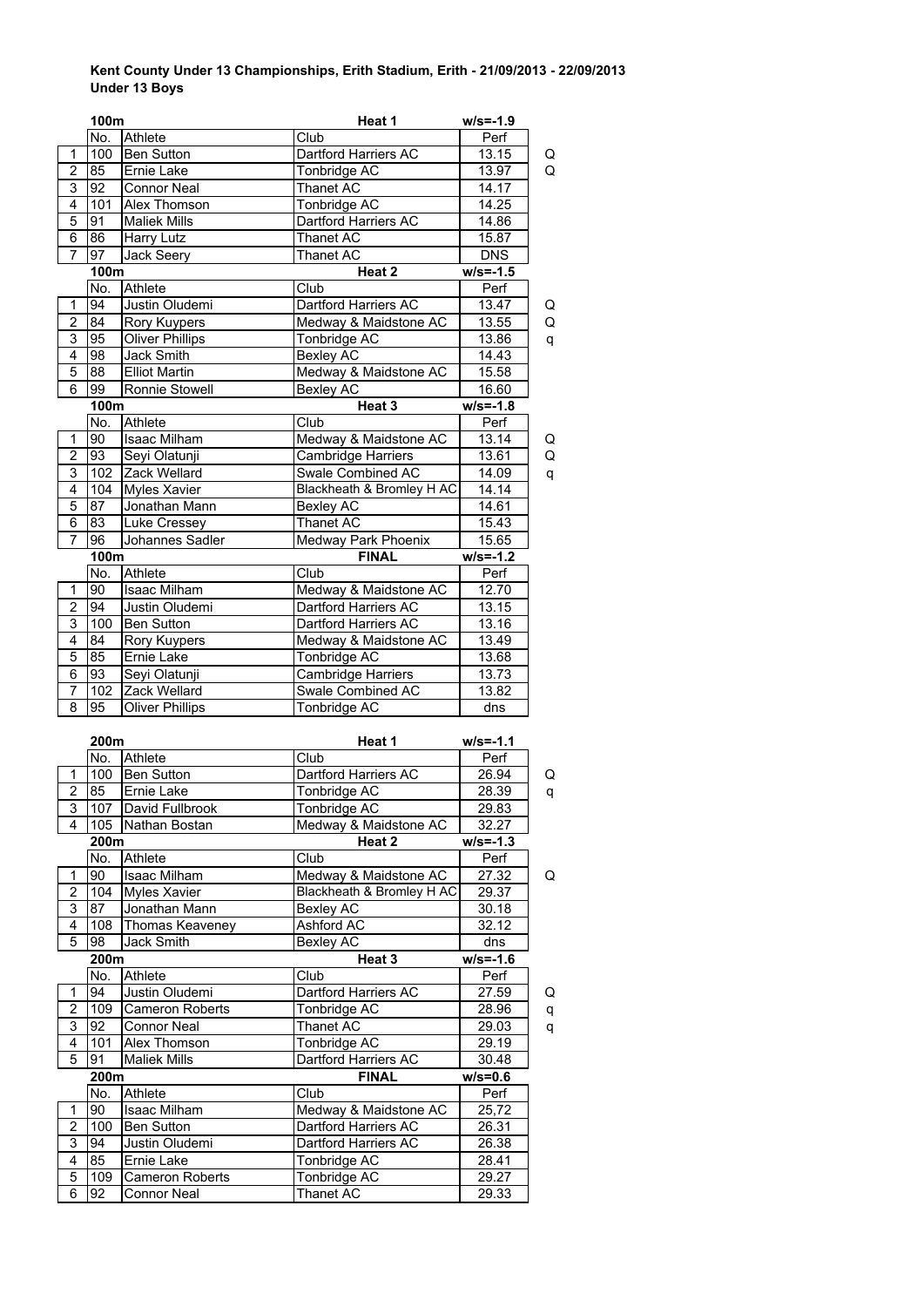|                | 800m |                         | Heat 1                    |         |   |  |
|----------------|------|-------------------------|---------------------------|---------|---|--|
|                | No.  | Athlete                 | Club                      | Perf    |   |  |
| 1              | 96   | Johannes Sadler         | Medway Park Phoenix       | 2:33.36 | Q |  |
| 2              | 117  | Lewis Stickings         | Blackheath & Bromley H AC | 2:36.88 | Q |  |
| 3              | 116  | <b>Matthew Roach</b>    | Bexley AC                 | 2:38.45 | q |  |
| 4              | 118  | <b>Oliver Weston</b>    | Invicta East Kent AC      | dnf     |   |  |
|                | 800m |                         | Heat 2                    |         |   |  |
|                | No.  | Athlete                 | Club                      | Perf    |   |  |
| 1              | 112  | Angus Harrington        | Blackheath & Bromley H AC | 2:32.17 | Q |  |
| 2              | 97   | Jack Seery              | <b>Thanet AC</b>          | 2:33.99 | Q |  |
| 3              | 113  | Benjamin McNally        | Dartford Harriers AC      | 2:42.11 | q |  |
| 4              | 87   | Jonathan Mann           | Bexley AC                 | 2:44.78 |   |  |
| 5              | 99   | Ronnie Stowell          | <b>Bexley AC</b>          | 2:47.87 |   |  |
|                | 800m |                         | <b>FINAL</b>              |         |   |  |
|                | No.  | Athlete                 | Club                      | Perf    |   |  |
|                | 112  | Angus Harrington        | Blackheath & Bromley H AC | 2:30.11 |   |  |
| $\overline{2}$ | 97   | Jack Seery              | <b>Thanet AC</b>          | 2:33.91 |   |  |
| 3              | 96   | Johannes Sadler         | Medway Park Phoenix       | 2:35.45 |   |  |
| 4              | 117  | Lewis Stickings         | Blackheath & Bromley H AC | 2:37.04 |   |  |
| 5              | 116  | <b>Matthew Roach</b>    | <b>Bexley AC</b>          | 2:40.02 |   |  |
| 6              | 113  | <b>Benjamin McNally</b> | Dartford Harriers AC      | 2:41.96 |   |  |

|   | 1500m |                    | <b>FINAL</b>              |         |
|---|-------|--------------------|---------------------------|---------|
|   | No.   | Athlete            | Club                      | Perf    |
|   | 121   | Michael Eagling    | Blackheath & Bromley H AC | 4:50.27 |
| 2 | 112   | Angus Harrington   | Blackheath & Bromley H AC | 4:50.66 |
| 3 | 125   | George Pope        | Blackheath & Bromley H AC | 5:00.76 |
| 4 | 120   | Henry-James Cowie  | Blackheath & Bromley H AC | 5:06.43 |
| 5 | 119   | Reegan Archer      | Medway & Maidstone AC     | 5:14.95 |
| 6 | 127   | James Stoney       | Tonbridge AC              | 5:15.90 |
|   | 123   | <b>Tyler Green</b> | Tonbridge AC              | 5:55.62 |
| 8 | 122   | Logan Green        | <b>Tonbridge AC</b>       | 6:05.21 |

|                |     | <b>75m Hurdles</b>  | Heat 1                    | $w/s = -1.1$ |   |
|----------------|-----|---------------------|---------------------------|--------------|---|
|                | No. | Athlete             | Club                      | Perf         |   |
| 1              | 90  | <b>Isaac Milham</b> | Medway & Maidstone AC     | 12.43        | Q |
| $\overline{2}$ | 129 | Caelan Raju         | Blackheath & Bromley H AC | 14.79        | Q |
| 3              | 128 | <b>Felix Brooks</b> | Tonbridge AC              | 15.99        | q |
| 4              | 117 | Lewis Stickings     | Blackheath & Bromley H AC | 16.07        | q |
| 5              | 86  | <b>Harry Lutz</b>   | Thanet AC                 | 16.21        |   |
| 6              | 99  | Ronnie Stowell      | <b>Bexley AC</b>          | 16.47        |   |
|                |     | <b>75m Hurdles</b>  | Heat 2                    | $w/s = -0.4$ |   |
|                | No. | Athlete             | Club                      | Perf         |   |
| 1              | 98  | <b>Jack Smith</b>   | <b>Bexley AC</b>          | 12.99        | Q |
| $\overline{2}$ | 120 | Henry-James Cowie   | Blackheath & Bromley H AC | 13.45        | Q |
| 3              | 107 | David Fullbrook     | Tonbridge AC              | 15.08        | q |
| 4              | 130 | Daniel Smith        | Tonbridge AC              | 16.12        | q |
| 5              | 108 | Thomas Keaveney     | Ashford AC                | 16.84        |   |
|                |     | 75m Hurdles         | <b>FINAL</b>              | $w/s = 0.3$  |   |
|                | No. | Athlete             | Club                      | Perf         |   |
| 1              | 90  | Isaac Milham        | Medway & Maidstone AC     | 12.19        |   |
| $\overline{2}$ | 98  | <b>Jack Smith</b>   | <b>Bexley AC</b>          | 12.76        |   |
| 3              | 120 | Henry-James Cowie   | Blackheath & Bromley H AC | 12.90        |   |
| 4              | 107 | David Fullbrook     | Tonbridge AC              | 14.28        |   |
| 5              | 129 | Caelan Raju         | Blackheath & Bromley H AC | 15.46        |   |
| 6              | 117 | Lewis Stickings     | Blackheath & Bromley H AC | 15.48        |   |
| $\overline{7}$ | 128 | <b>Felix Brooks</b> | Tonbridge AC              | 15.92        |   |
| 8              | 130 | Daniel Smith        | Tonbridge AC              | dns          |   |

| 2000m Walk |                     | <b>FINAL</b> |          |
|------------|---------------------|--------------|----------|
| No.        | Athlete             | Club         | Perf     |
| 128        | <b>Felix Brooks</b> | Tonbridge AC | 12:40.29 |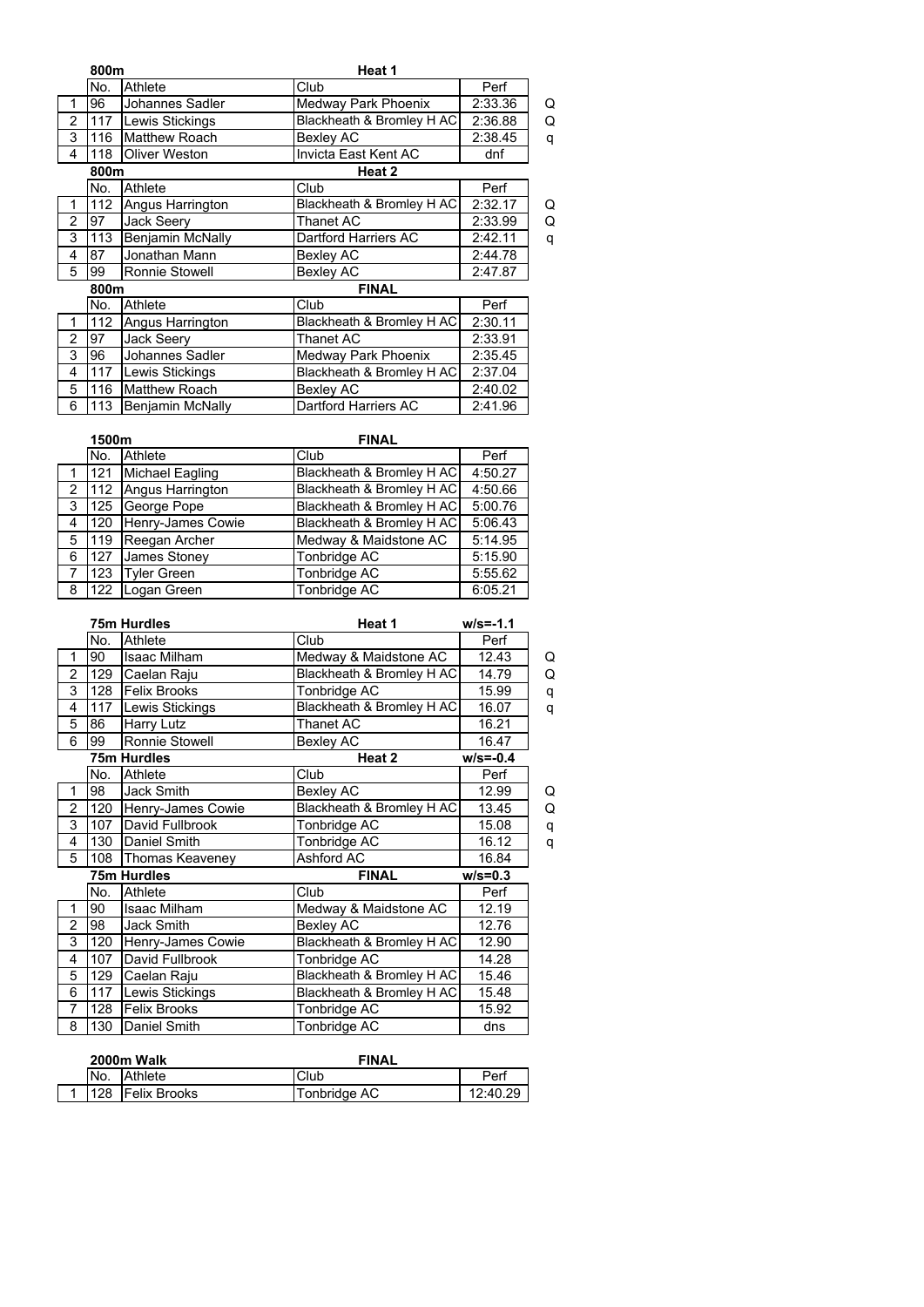|   |     | <b>HIGH JUMP</b>       | <b>FINAL</b>              |      |
|---|-----|------------------------|---------------------------|------|
|   | No. | Athlete                | Club                      | Perf |
|   | 120 | Henry-James Cowie      | Blackheath & Bromley H AC | 1.55 |
| 2 | 98  | Jack Smith             | Bexley AC                 | 1.40 |
| 3 | 126 | George Slack           | Tonbridge AC              | 1.40 |
| 4 | 131 | Omobodunde Balogun     | <b>Bexley AC</b>          | 1.35 |
| 5 | 129 | Caelan Raju            | Blackheath & Bromley H AC | 1.35 |
| 6 | 86  | Harry Lutz             | <b>Thanet AC</b>          | 1.25 |
|   | 130 | Daniel Smith           | Tonbridge AC              | 1.25 |
| 8 | 117 | Lewis Stickings        | Blackheath & Bromley H AC | 1.20 |
| 9 | 108 | <b>Thomas Keaveney</b> | Ashford AC                | 1.15 |

1.10 o;1.15 o;1.20 o;1.25 xo;1.30 xxx 1.10 o;1.15 o;1.20 xo;1.25 xxo;1.30 xxx 1.05 o;1.10 o;1.15 o;1.20 o;1.25 xxx 1.05 o;1.10 o;1.15 o;1.20 xxx 1.20 o;1.25 -;1.30 o;1.35 xxo;1.40 o;1.45 xo;1.55 xxo;1.58 xxx 1.10 o;1.15 o;1.20 o;1.25 o;1.30 o;1.35 o;1.40 o;1.45 xxx 1.10 o;1.15 o;1.20 o;1.25 o;1.30 o;1.35 o;1.40 xo;1.45 xxx 1.10 o;1.15 o;1.20 o;1.25 o;1.30 xo;1.35 xo;1.40 xxx 1.05 o;1.10 o;1.15 o;1.20 o;1.25 o;1.30 o;1.35 xxo;1.40 xxx

|       |           | Lona Jump              | <b>FINAL</b>              |      |                          |                                                                                         |
|-------|-----------|------------------------|---------------------------|------|--------------------------|-----------------------------------------------------------------------------------------|
|       | INo.      | Athlete                | Club                      | Perf |                          |                                                                                         |
|       | 100       | <b>Ben Sutton</b>      | Dartford Harriers AC      | 5.13 | ٠.                       | $4.64, \div 5.13, \div 4.93, \div 4.98, \div 4.95, -$                                   |
| 2     | <b>95</b> | <b>Oliver Phillips</b> | Tonbridge AC              | 5.06 | ٠.                       | $4.53$ , $-$ ; $4.52$ , $-$ ; $5.06$ , $-$ ; $4.77$ , $-$ ; $4.76$ , $-$ ; $4.92$ , $-$ |
| 3     | 98        | Jack Smith             | Bexley AC                 | 4.53 | $\blacksquare$           | $4.53 \div 4.41 \div 4.23 \div 4.30 \div 4.11 \div 4.41$ .                              |
| 4     | 104       | Myles Xavier           | Blackheath & Bromley H AC | 4.41 | ٠                        | $4.20 \div 4.41 \div 4.34 \div 4.34 \div 4.35 \div 4.22$ .                              |
| 5     | <b>93</b> | Sevi Olatunji          | <b>Cambridge Harriers</b> | 4.10 |                          | $4.03.$ $\div$ 3.65, $\div$ 3.64, $\div$ $\div$ 4.10, $\div$ 3.89, $\div$               |
| 6     | 186       | <b>Harry Lutz</b>      | Thanet AC                 | 4.05 |                          | $3.97 + 4.05 + 3.96 + 3.90 + 3.96 + 3.75$                                               |
|       | 130       | Daniel Smith           | Tonbridge AC              | 3.97 |                          | $3.86. - 3.97. - 3.80. -$                                                               |
| 8     | 83        | Luke Cressey           | Thanet AC                 | 3.93 |                          | $3.18 + 3.93 + 3.88 -$                                                                  |
| 9     | 131       | Omobodunde Balogun     | Bexley AC                 | 3.91 |                          | $3.82 - 3.67 - 3.91 -$                                                                  |
| 10    | 128       | <b>Felix Brooks</b>    | Tonbridge AC              | 3.89 |                          | $3.89 - 3.53 - n$                                                                       |
|       | 11   92   | <b>Connor Neal</b>     | Thanet AC                 | 3.87 |                          | $3.87 + 3.87 + 3.85 -$                                                                  |
| 12 97 |           | <b>Jack Seerv</b>      | Thanet AC                 | 3.81 |                          | $3.81 - 3.77 - 3.69 -$                                                                  |
|       | 13 1 13 2 | <b>Robert Mills</b>    | Medway & Maidstone AC     | 3.74 | $\blacksquare$           | $3.74 - 3.70 - n$                                                                       |
|       | 14 96     | Johannes Sadler        | Medway Park Phoenix       | 3.62 | $\overline{\phantom{a}}$ | $3.47 + 3.38 + 3.62 -$                                                                  |
|       | 15 108    | Thomas Keaveney        | Ashford AC                | 3.53 |                          | $3.42 - 3.21 - 3.53 -$                                                                  |
|       | 16 101    | Alex Thomson           | Tonbridge AC              | 3.48 |                          | ni: 3.48, -: 3.19, -                                                                    |

| $4.53, \div 4.52, \div 5.06, \div 4.77, \div 4.76, \div 4.92, -$                                                                  |
|-----------------------------------------------------------------------------------------------------------------------------------|
| $4.53, \frac{1}{2}$ , 4.41, $\frac{1}{2}$ , 4.23, $\frac{1}{2}$ , 4.30, $\frac{1}{2}$ , 4.11, $\frac{1}{2}$ , 4.41, $\frac{1}{2}$ |
| $4.20.$ ; $4.41.$ ; $4.34.$ ; $4.34.$ ; $4.35.$ ; $4.22.$                                                                         |
| $4.03, -3.65, -3.64, -3.10, -3.89, -$                                                                                             |
| $3.97.$ ; 4.05, -; 3.96, -; 3.90, -; 3.96, -; 3.75, -                                                                             |
| $3.86. \div 3.97. \div 3.80.$                                                                                                     |
| $3.18, \div 3.93, \div 3.88, -$                                                                                                   |
| $3.82 + 3.67 + 3.91 -$                                                                                                            |
| $3.89 - 3.53 - n$                                                                                                                 |
| $3.87 - 3.87 - 3.85 -$                                                                                                            |
| $3.81 - 3.77 - 3.69$                                                                                                              |
| $3.74. - 3.70. - n$                                                                                                               |
| $3.47 + 3.38 + 3.62 -$                                                                                                            |
| $3.42 + 3.21 + 3.53 -$                                                                                                            |

10.29; 10.14; 9.49; 9.10; 9.92; 9.92 9.96; 10.16; np; 10.10; 8.93; 9.83 9.24; 8.80; 8.97; 8.73; 8.14; 8.52 7.95; 8.09; 8.18; 8.21; 8.28; 8.05 6 38; 6.42; 6.35; 7.09; 7.38; 7.02 3.67; 4.77; 5.36; 5.37; 4.91; 5.54

25.72; nt; 25.99; 25.48; 26.70; 22.83 25.11; 23.86; 22.78; nt; nt; 26.58 24.15; 25.41; 25.29; 24.26; 25.41; 26.26

25.04; nt; 26.38; nt; 28.46; 29.38 21.15; nt; 27.86; 26.84; 29.05; 28.50 27.16; 26.56; 24.95; 27.20; 26.76; nt 24.85; nt; 23.25; 24.98; 23.19; 25.04 10.56; 10.75; -

32.11; 32.56; 30.73; 31.61; 31.36; 32.36 27.29; 28.62; 22.40; 30.33; 27.16; 24.94 24.98; 24.66; nt; 27.83; 27.04; 19.94 21.73; 23.60; 25.14; 23.36; 24.18; 24.91 5 99 Ronnie Stowell Bexley AC 20.60 18.37; 19.84; 19.74; 16.81; 20.40; 20.60 15.61; 17.83; 15.83; 18.18; nt; nt nt; nt; 17.59

|   | <b>Shot</b> |                        | <b>FINAL</b>              |       |
|---|-------------|------------------------|---------------------------|-------|
|   | No.         | Athlete                | Club                      | Perf  |
|   | 135         | Jack Royden            | Medway & Maidstone AC     | 10.29 |
| 2 | 120         | Henry-James Cowie      | Blackheath & Bromley H AC | 10.16 |
| 3 | 134         | James O'Gorman         | Paddock Wood AC           | 9.24  |
|   | 95          | <b>Oliver Phillips</b> | Tonbridge AC              | 8.28  |
| 5 | 86          | <b>Harry Lutz</b>      | Thanet AC                 | 7.38  |
| 6 | 108         | <b>Thomas Keaveney</b> | <b>Ashford AC</b>         | 5.54  |
|   |             |                        |                           |       |

|   | <b>Discus</b>     |                        | <b>FINAL</b>              |       |
|---|-------------------|------------------------|---------------------------|-------|
|   |                   | No. Athlete            | Club                      | Perf  |
|   | 120               | Henry-James Cowie      | Blackheath & Bromley H AC | 26.70 |
|   | $2 \mid 134 \mid$ | James O'Gorman         | Paddock Wood AC           | 26.58 |
| 3 | 137               | <b>James Lancaster</b> | Blackheath & Bromley H AC | 26.26 |

|     | Hammer |                        | <b>FINAL</b>              |       |
|-----|--------|------------------------|---------------------------|-------|
|     | No.    | Athlete                | Club                      | Perf  |
|     | 120    | Henry-James Cowie      | Blackheath & Bromley H AC | 29.38 |
|     | .136   | James Hussey           | Dartford Harriers AC      | 29.05 |
| - 3 | 134    | James O'Gorman         | Paddock Wood AC           | 27.20 |
| 4   | 137    | <b>James Lancaster</b> | Blackheath & Bromley H AC | 25.04 |
| -5  | 99     | Ronnie Stowell         | <b>Bexley AC</b>          | 10.75 |

|                | Javelin |                     | <b>FINAL</b>              |       |  |
|----------------|---------|---------------------|---------------------------|-------|--|
|                | No.     | <b>Athlete</b>      | Club                      | Perf  |  |
|                | 112     | Angus Harrington    | Blackheath & Bromley H AC | 32.56 |  |
| 2              | 135     | Jack Royden         | Medway & Maidstone AC     | 30.33 |  |
| 3              | 107     | David Fullbrook     | Tonbridge AC              | 27.83 |  |
| 4              | 138     | <b>Harvey Byard</b> | Tonbridge AC              | 25.14 |  |
| 5              | 99      | Ronnie Stowell      | Bexley AC                 | 20.60 |  |
| 6              | 122     | Logan Green         | Tonbridge AC              | 18.18 |  |
| $\overline{7}$ |         | 123 Tyler Green     | Tonbridge AC              | 17.59 |  |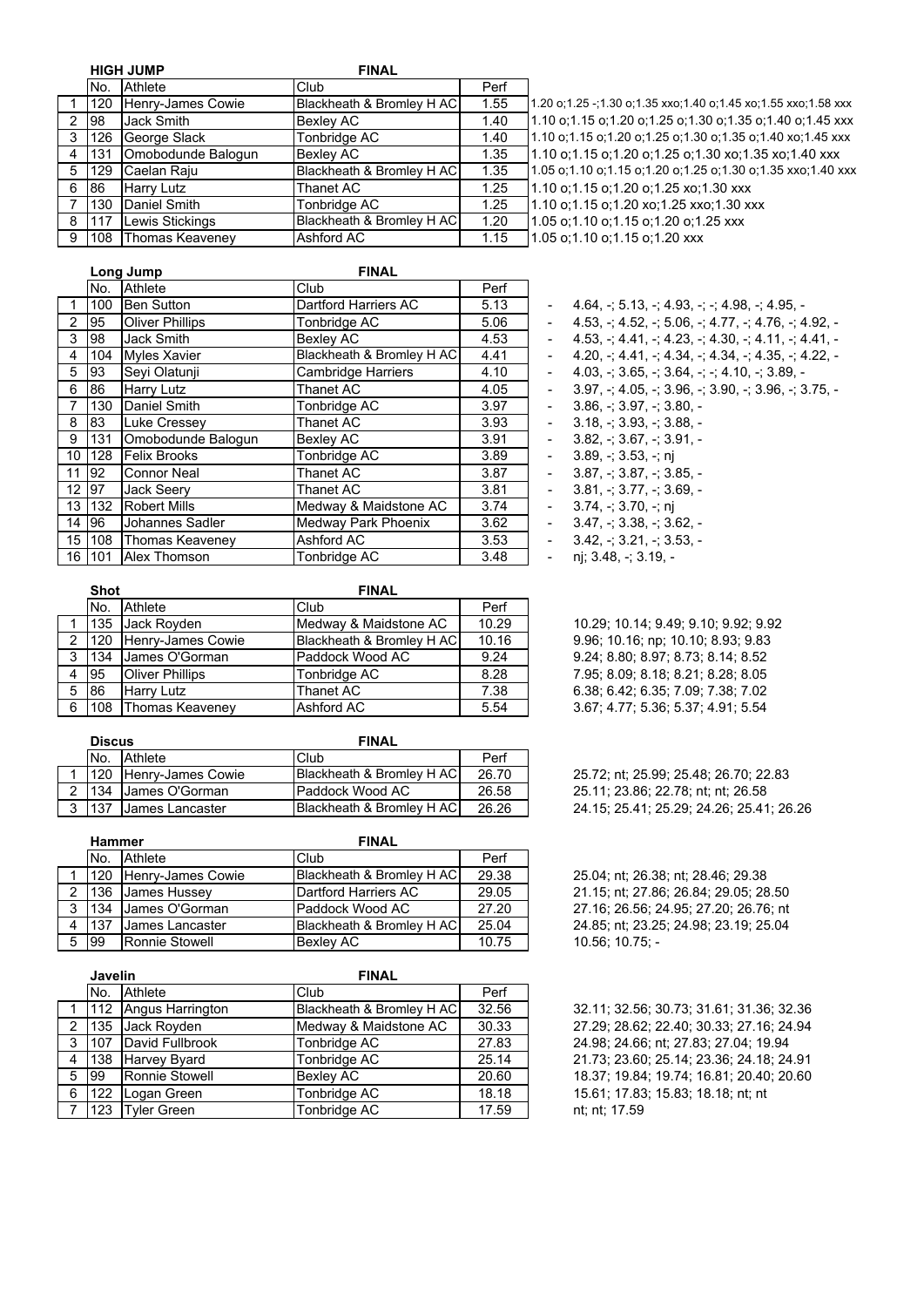## **Under 13 Girls**

|                          | 75m             |                            | Heat 1                     | $w/s = 0.7$  |   |
|--------------------------|-----------------|----------------------------|----------------------------|--------------|---|
|                          | No.             | Athlete                    | Club                       | Perf         |   |
| $\mathbf{1}$             | 17              | Karina Harris              | Blackheath & Bromley H AC  | 10.67        | Q |
| $\overline{2}$           | $\bf{8}$        | Faith Cox                  | Ashford AC                 | 10.91        | Q |
| 3                        | $\overline{4}$  | <b>Chloe Birtwistle</b>    | Folkestone Running Club    | 11.03        |   |
| 4                        | 25              | Sarah Ogunko               | Dartford Harriers AC       | 11.20        |   |
| $\overline{5}$           | 18              | Eloise Harvey              | Dartford Harriers AC       | 11.26        |   |
| 6                        | 29              | Renay Thomas               | Unattached                 | 11.40        |   |
| 7                        | 21              | Cary Kwaramba-Downs        | Dartford Harriers AC       | 11.46        |   |
| 8                        | 10              | <b>Charlotte Crockford</b> | Dartford Harriers AC       | 11,51        |   |
|                          | <b>75m</b>      |                            | Heat 2                     | $w/s = -0.1$ |   |
|                          | No.             | Athlete                    | Club                       | Perf         |   |
| $\mathbf{1}$             | 33              | Katie Woolcott             | Dartford Harriers AC       | 10.51        | Q |
| $\overline{2}$           | 31              | Ayesha White               | Tonbridge AC               | 10.87        | Q |
| 3                        | 12              | Faith Etokowo              | Ashford AC                 | 10.99        | q |
| 4                        | $\overline{28}$ | Susi Sampson               | Dartford Harriers AC       | 11.00        | q |
| 5                        | 26              | Jade Oni                   | Medway & Maidstone AC      | 11.29        |   |
| 6                        | $\overline{3}$  | Rebekah Bell               | Dartford Harriers AC       | 11.46        |   |
| $\overline{7}$           | 30              | Lois Warden                | Dartford Harriers AC       | 12.09        |   |
| 8                        | 14              | Elizabeth Fraser           | Ashford AC                 | 12.13        |   |
|                          | <b>75m</b>      |                            | Heat 3                     | $w/s = 1.2$  |   |
|                          | No.             | Athlete                    | Club                       | Perf         |   |
| $\mathbf{1}$             | $\overline{7}$  | Lauren Chambers            | <b>Ashford AC</b>          | 10.65        | Q |
| $\overline{2}$           | 27              | Asha Root                  | Tonbridge AC               | 10.87        | Q |
| 3                        | $\overline{11}$ | Jade Curtis                | Ashford AC                 | 11.14        |   |
| 4                        | 16              | Sophia Harper              | Blackheath & Bromley H AC  | 11.18        |   |
| 5                        | $6\overline{6}$ |                            |                            |              |   |
|                          |                 | Lucy Carr                  | <b>Bexley AC</b>           | 11.55        |   |
| 6                        | 19              | Mia Hillyard               | Thanet AC                  | 11.55        |   |
| $\overline{7}$           | $\overline{22}$ | Eleanor Lewis              | <b>Medway Park Phoenix</b> | 11.85        |   |
| $\overline{8}$           | $\overline{23}$ | <b>Emily Lusty</b>         | Tonbridge AC               | 11.99        |   |
|                          | 75m             |                            | <b>FINAL</b>               | $w/s = 0.6$  |   |
|                          | No.             | Athlete                    | Club                       | Perf         |   |
| $\mathbf{1}$             | 33              | Katie Woolcott             | Dartford Harriers AC       | 10.37        |   |
| $\overline{c}$           | 17              | Karina Harris              | Blackheath & Bromley H AC  | 10.60        |   |
| 3                        | $\overline{7}$  | Lauren Chambers            | <b>Ashford AC</b>          | 10.76        |   |
| 4                        | 31              | Ayesha White               | Tonbridge AC               | 10.95        |   |
| $\overline{5}$           | 12              | <b>Faith Etokowo</b>       | Ashford AC                 | 10.95        |   |
| 6                        | 28              | Susi Sampson               | Dartford Harriers AC       | 10.95        |   |
| $\overline{\mathcal{I}}$ | $\bf{8}$        | <b>Faith Cox</b>           | Ashford AC                 | 10.99        |   |
| $\overline{8}$           | $\overline{27}$ | Asha Root                  | Tonbridge AC               | 11.00        |   |
|                          |                 |                            |                            |              |   |
|                          | 150m            |                            | Heat 1                     | w/s=-1.0     |   |
|                          | No.             | Athlete                    | Club                       | Perf         |   |
| 1                        | 25              | Sarah Ogunko               | Dartford Harriers AC       | 22.35        | Q |
| $\overline{2}$           | 21              | Cary Kwaramba-Downs        | Dartford Harriers AC       | 22.96        | Q |
| 3                        | 24              | Eleanor McGrath            | Tonbridge AC               | 23.30        |   |
| 4                        | 20              | <b>Tuppy King</b>          | Thanet AC                  | 23.37        |   |
| 5                        | 40              | Jessica O'Hara             | Tonbridge AC               | 24.06        |   |
|                          | 150m            |                            | Heat 2                     | $w/s = -0.5$ |   |
|                          | No.             | Athlete                    | Club                       | Perf         |   |
| 1                        | 32              | Ayanna Williams            | Cambridge Harriers         | 20.90        | Q |
| $\overline{2}$           | 28              | Susi Sampson               | Dartford Harriers AC       | 21.34        | Q |
| 3                        | 12              | Faith Etokowo              | Ashford AC                 | 22.14        | q |
| 4                        | 10              | <b>Charlotte Crockford</b> | Dartford Harriers AC       | 23.25        |   |
| 5                        | 42              | Ashley Ward                | Ashford AC                 | 23.49        |   |
|                          | 150m            |                            | Heat 3                     | $w/s = -0.2$ |   |
|                          | No.             | Athlete                    | Club                       | Perf         |   |
| $\mathbf{1}$             | $\overline{37}$ | Mhairi Brooks              | Blackheath & Bromley H AC  | 20.84        | Q |
| $\overline{c}$           | $\overline{27}$ | Asha Root                  | Tonbridge AC               | 21.94        | Q |
| 3                        | 41              | Monay Thomas               | Unattached                 | 22.41        | q |
| 4                        | 35              | Tosin Awodesu              | <b>Bexley AC</b>           | 22.77        | q |
| 5                        | 6               | Lucy Carr                  | <b>Bexley AC</b>           | 22.97        |   |
| 6                        | $\overline{3}$  | Rebekah Bell               | Dartford Harriers AC       | 23.15        |   |
|                          |                 |                            |                            |              |   |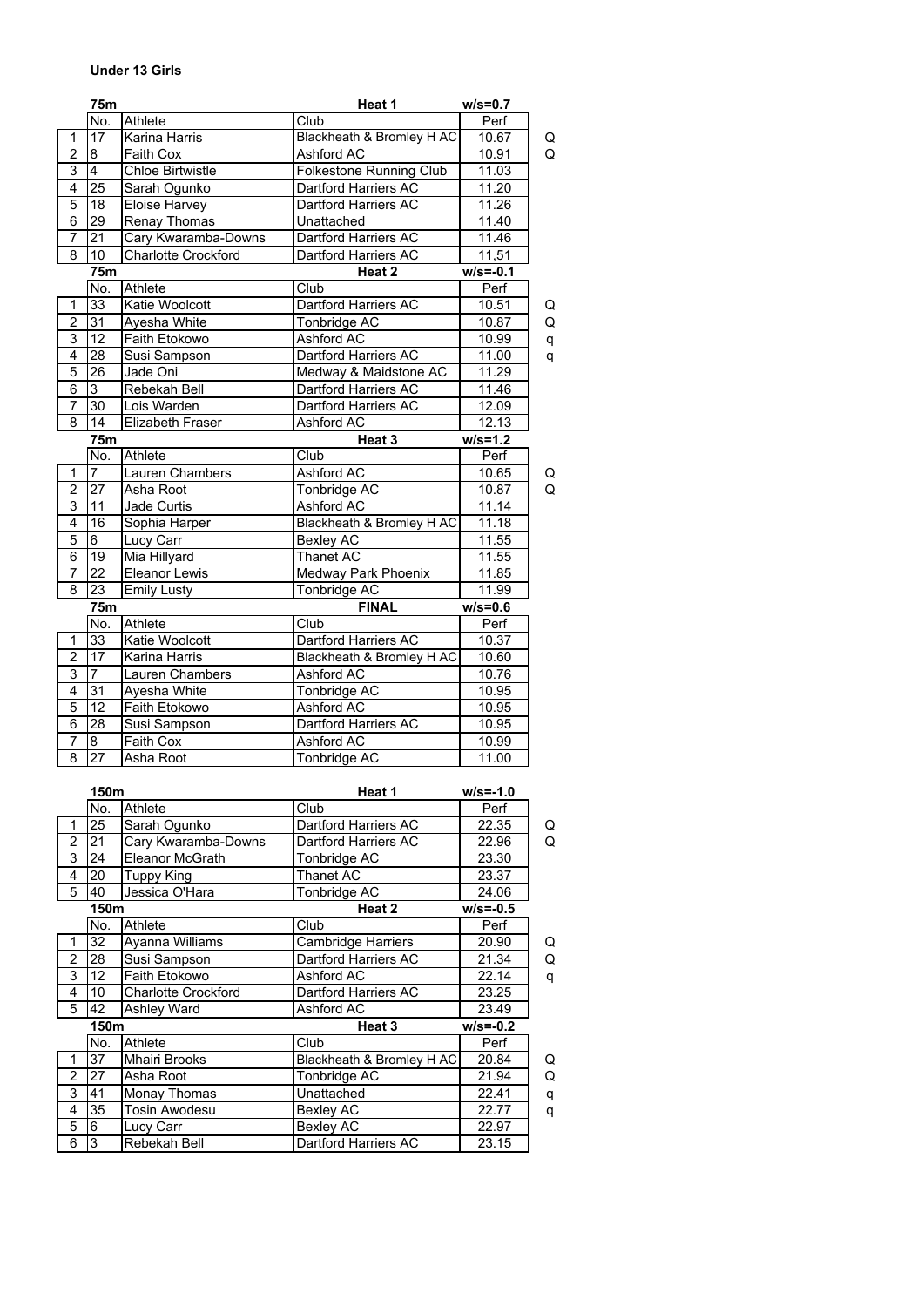|                               | 150m            |                                              | Heat 4                               | $w/s = -1.6$        |   |
|-------------------------------|-----------------|----------------------------------------------|--------------------------------------|---------------------|---|
|                               | No.             | Athlete                                      | $\overline{\text{Club}}$             | Perf                |   |
| 1                             | 43              | Eleanor Wastell                              | Medway Park Phoenix                  | 21.81               | Q |
| $\overline{2}$                | 34              | Antonia Alapafuja                            | Blackheath & Bromley H AC            | 21.83               | Q |
| $\overline{3}$                | $\overline{9}$  | Isabella Cremin                              | Blackheath & Bromley H AC            | 22.54               | q |
| $\overline{4}$                | 18              | <b>Eloise Harvey</b>                         | Dartford Harriers AC                 | 22.97               |   |
| 5                             | 29              | Renay Thomas                                 | Unattached                           | 23.51               |   |
|                               | 150m            |                                              | <b>S/F 1</b>                         | $w/s = 0.5$         |   |
|                               | No.             | Athlete                                      | Club                                 | Perf                |   |
| 1                             | $\overline{37}$ | <b>Mhairi Brooks</b>                         | Blackheath & Bromley H AC            | 21.00               | Q |
| $\overline{2}$                | $\overline{28}$ | Susi Sampson                                 | Dartford Harriers AC                 | $\overline{2}$ 1.21 | Q |
| 3                             | 12              | Faith Etokowo                                | Ashford AC                           | 21.77               | Q |
| $\overline{4}$                | 25              | Sarah Ogunko                                 | Dartford Harriers AC                 | 22.17               |   |
| $\overline{5}$                | $\overline{35}$ | <b>Tosin Awodesu</b>                         | <b>Bexley AC</b>                     | 22.53               |   |
| 6                             | $\overline{21}$ | Cary Kwaramba-Downs                          | Dartford Harriers AC                 | 22.81               |   |
|                               | 150m            |                                              | S/F <sub>2</sub>                     | $W/s = -1.7$        |   |
|                               | No.             | Athlete                                      | Club                                 | Perf                |   |
| 1                             | 32              | Ayanna Williams                              | Cambridge Harriers                   | 21.10               | Q |
| $\overline{2}$                | 43              | <b>Eleanor Wastell</b>                       | Medway Park Phoenix                  | 21.61               | Q |
| 3                             | 34              | Antonia Alapafuja                            | Blackheath & Bromley H AC            | 21.63               | Q |
| $\overline{4}$                | 41              | <b>Monay Thomas</b>                          | Unattached                           | 21.69               |   |
| 5                             | 27              | Asha Root                                    | Tonbridge AC                         | 21.92               |   |
| 6                             | 9               | <b>Isabella Cremin</b>                       | Blackheath & Bromley H AC            | 22.69               |   |
|                               | 150m            |                                              | <b>FINAL</b>                         | $w/s = -0.9$        |   |
|                               | No.             | Athlete                                      | Club                                 | Perf                |   |
| 1                             | 32              | Ayanna Williams                              | <b>Cambridge Harriers</b>            | 20.53               |   |
| $\boldsymbol{2}$              | 37              | <b>Mhairi Brooks</b>                         | Blackheath & Bromley H AC            | 20.84               |   |
| $\overline{3}$                | 28              | Susi Sampson                                 | Dartford Harriers AC                 | 21.37               |   |
| 4                             | 43              | <b>Eleanor Wastell</b>                       | Medway Park Phoenix                  | 21.52               |   |
| 5                             | 34              | Antonia Alapafuja                            | Blackheath & Bromley H AC            | 21.83               |   |
| $\overline{6}$                | 12              | Faith Etokowo                                | <b>Ashford AC</b>                    | $\overline{22.05}$  |   |
|                               |                 |                                              |                                      |                     |   |
|                               | 800m<br>No.     | <b>Athlete</b>                               | Heat 1<br>Club                       | Perf                |   |
| 1                             | 58              | Jessica Sellar                               | Dartford Harriers AC                 | 2:38.78             |   |
| $\overline{2}$                | 57              | Laura Parrish                                | Invicta East Kent AC                 | 2:41.85             |   |
| 3                             | 56              | Shona Oliver                                 | <b>Cambridge Harriers</b>            | 2:50.44             |   |
| $\overline{4}$                | 40              | Jessica O'Hara                               | Tonbridge AC                         | 2:55.88             |   |
|                               | 800m            |                                              | Heat 2                               |                     |   |
|                               | No.             | Athlete                                      | Club                                 | Perf                |   |
| 1                             | 47              | Kelsi Cornish                                | Tonbridge AC                         | 2:37.74             |   |
| $\overline{2}$                | 8               | Faith Cox                                    | Ashford AC                           | 2:43.68             |   |
| $\overline{3}$                | 51              | Annabel Field                                | <b>Bexley AC</b>                     | 2:44.67             |   |
| $\overline{4}$                |                 | 15<br>Thanet Roadrunners AC<br>Rebecca Hales |                                      | 2:49.68             |   |
| 5                             | 16              | Sophia Harper                                | Blackheath & Bromley H AC            | 2:56.76             |   |
|                               | 800m            |                                              | Heat 3                               |                     |   |
|                               | No.             | Athlete                                      | Club                                 | Perf                |   |
| 1                             | 45              | Romane Balcomb Nevill                        | Tonbridge AC                         | 2:37.29             |   |
| $\overline{2}$                | 53              | Lauren Goddard                               | <b>Blackheath &amp; Bromley H AC</b> | 2:38.04             |   |
| 3                             | 41              | Monay Thomas                                 | Unattached                           | 2:38.04             |   |
| $\overline{\mathbf{4}}$       | 46              | Claudia Bates                                | Dartford Harriers AC                 | 2:39.10             |   |
| 5                             | 60              | Holly Wright                                 | Blackheath & Bromley H AC            |                     |   |
| 2:47.84                       |                 |                                              |                                      |                     |   |
| Heat 4<br>800m<br>No.<br>Club |                 |                                              | Perf                                 |                     |   |
| 1                             | 48              | Athlete<br>Kathleen Faes                     | Tonbridge AC                         | 2:25.03             |   |
| $\overline{2}$                | 43              | Eleanor Wastell                              | Medway Park Phoenix                  | 2:33.97             |   |
| 3                             | 50              | <b>Emily Featherstone</b>                    | Medway & Maidstone AC                | 2:35.94             |   |
| 4                             | 59              | <b>Beth Williams</b>                         | Thanet Roadrunners AC                |                     |   |
| 5                             | 19              | Mia Hillyard                                 | Thanet AC                            | 2:49.11<br>2:56.71  |   |
|                               |                 |                                              |                                      |                     |   |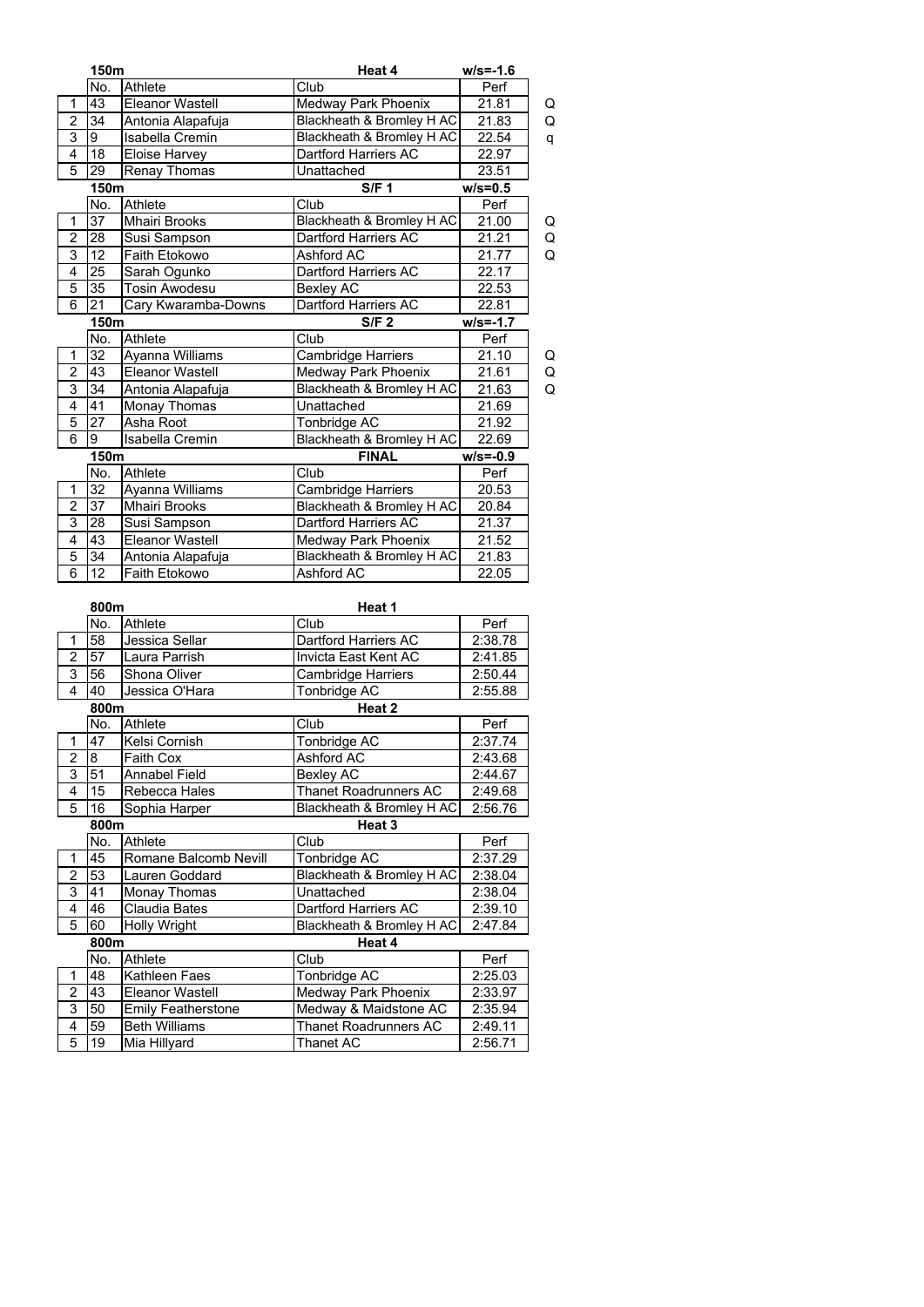|   | 800m            |                           | <b>FINAL</b>          |         |  |  |
|---|-----------------|---------------------------|-----------------------|---------|--|--|
|   | No.             | Athlete                   | Club                  | Perf    |  |  |
|   | 48              | <b>Kathleen Faes</b>      | Tonbridge AC          | 2:23.49 |  |  |
|   | 47              | Kelsi Cornish             | Tonbridge AC          | 2:28.01 |  |  |
| 3 | 143             | <b>Eleanor Wastell</b>    | Medway Park Phoenix   | 2:32.55 |  |  |
|   | 45              | Romane Balcomb Nevill     | Tonbridge AC          | 2:34.14 |  |  |
| 5 | 58              | Jessica Sellar            | Dartford Harriers AC  | 2:36.33 |  |  |
| 6 | 50 <sub>1</sub> | <b>Emily Featherstone</b> | Medway & Maidstone AC | 2:41.51 |  |  |

|                | 1200m |                           | <b>FINAL</b>              |         |  |
|----------------|-------|---------------------------|---------------------------|---------|--|
|                | No.   | Athlete                   | Club                      | Perf    |  |
|                | 48    | Kathleen Faes             | Tonbridge AC              | 3:47.78 |  |
| $\overline{2}$ | 61    | Vita de Munck             | Tonbridge AC              | 3:48.84 |  |
| 3              | 63    | <b>Millie Smith</b>       | Blackheath & Bromley H AC | 4:06.65 |  |
| 4              | 58    | Jessica Sellar            | Dartford Harriers AC      | 4:08.05 |  |
| 5              | 51    | Annabel Field             | <b>Bexley AC</b>          | 4:11.18 |  |
| 6              | 46    | Claudia Bates             | Dartford Harriers AC      | 4:11.96 |  |
|                | 62    | <b>Esther Laffey</b>      | Invicta East Kent AC      | 4:12.91 |  |
| 8              | 64    | Ruby Wand                 | Bexley AC                 | 4:16.48 |  |
| 9              | 50    | <b>Emily Featherstone</b> | Medway & Maidstone AC     | 4:18.99 |  |
| l 10           | 56    | Shona Oliver              | Cambridge Harriers        | 4:25.70 |  |

|                |     | 70m Hurdles                | Heat 1                | $w/s = -1.6$ |   |
|----------------|-----|----------------------------|-----------------------|--------------|---|
|                | No. | Athlete                    | Club                  | Perf         |   |
| 1              | 24  | <b>Eleanor McGrath</b>     | Tonbridge AC          | 12.79        | Q |
| $\overline{2}$ | 26  | Jade Oni                   | Medway & Maidstone AC | 12.86        | Q |
| 3              | 43  | <b>Eleanor Wastell</b>     | Medway Park Phoenix   | 13.27        | q |
| 4              | 68  | <b>Lucy Maunders</b>       | Medway & Maidstone AC | 13.77        | q |
| 5              | 65  | Emma Botha                 | Medway Park Phoenix   | 13.82        |   |
| - 6            | 27  | Asha Root                  | Tonbridge AC          | 13.91        |   |
|                |     | 70m Hurdles                | Heat 2                | $w/s = -1.4$ |   |
|                | No. | Athlete                    | Club                  | Perf         |   |
| 1              | 11  | <b>Jade Curtis</b>         | Ashford AC            | 12.48        | Q |
| $\overline{2}$ | 49  | Lauren Farley              | Medway & Maidstone AC | 13.09        | Q |
| 3              | 18  | Eloise Harvey              | Dartford Harriers AC  | 13.19        | q |
| $\overline{4}$ | 67  | Emily Higham               | Invicta East Kent AC  | 13.23        | q |
| 5              | 10  | <b>Charlotte Crockford</b> | Dartford Harriers AC  | 14.65        |   |
|                |     | 70m Hurdles                | <b>FINAL</b>          | $w/s = -0.9$ |   |
|                | No. | Athlete                    | Club                  | Perf         |   |
| 1              | 24  | <b>Eleanor McGrath</b>     | Tonbridge AC          | 12.66        |   |
| $\overline{2}$ | 26  | Jade Oni                   | Medway & Maidstone AC | 12.73        |   |
| 3              | 18  | Eloise Harvey              | Dartford Harriers AC  | 13.22        |   |
| 4              | 43  | Eleanor Wastell            | Medway Park Phoenix   | 13.37        |   |
| 5              | 67  | Emily Higham               | Invicta East Kent AC  | 13.67        |   |
| 6              | 68  | Lucy Maunders              | Medway & Maidstone AC | 14.15        |   |
| $\overline{7}$ | 11  | Jade Curtis                | Ashford AC            | 17.06        |   |
| 8              | 49  | Lauren Farley              | Medway & Maidstone AC | dnf          |   |

| 2000m Walk |                          | <b>FINAL</b>       |          |     |
|------------|--------------------------|--------------------|----------|-----|
| 'No.       | Athlete                  | Club               | Perf     |     |
|            | Evelyn Butcher           | Cambridge Harriers | 10:47.21 | CBP |
| 69         | <b>Jacqueline Benson</b> | Ashford AC         | 13:28.98 |     |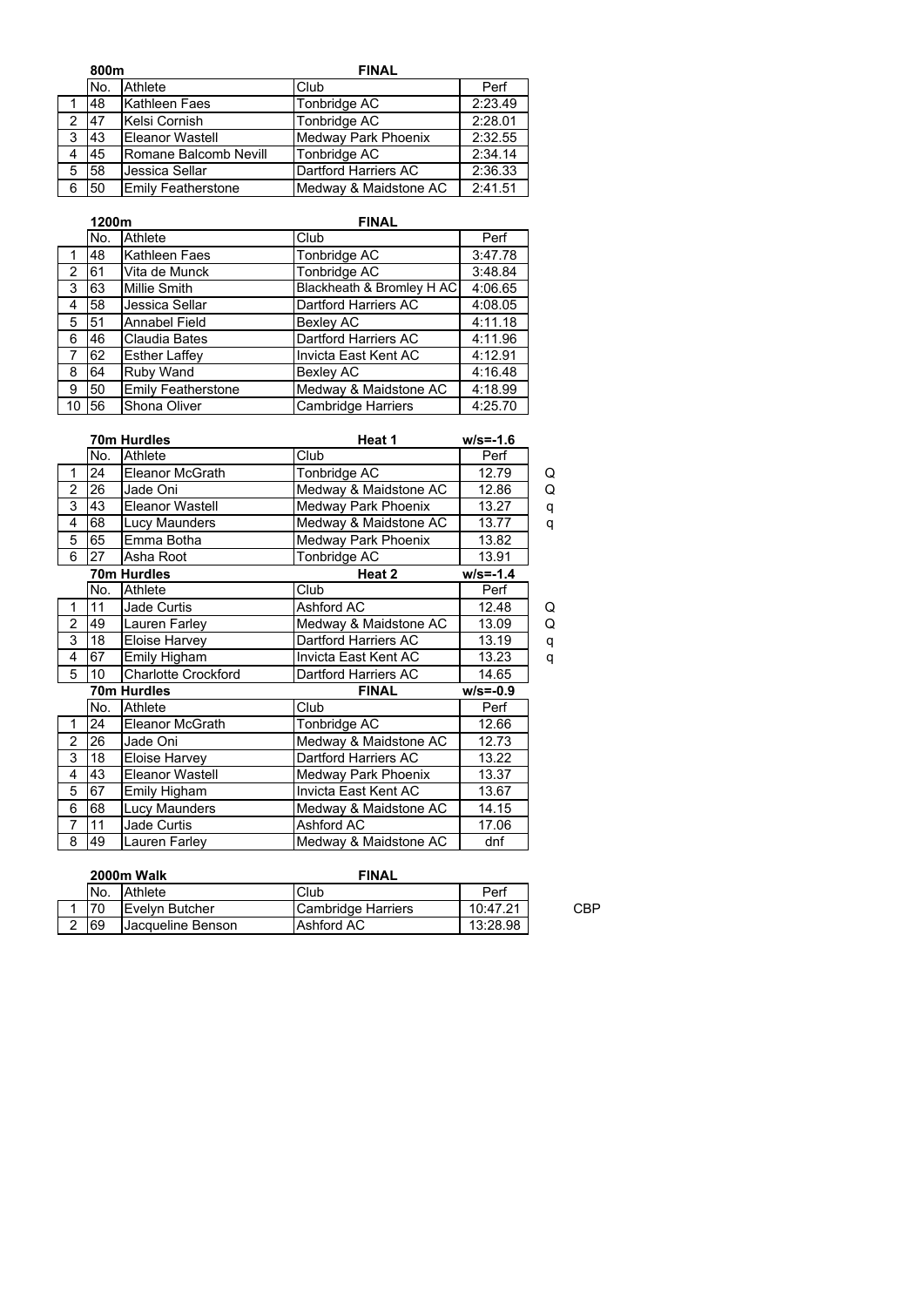|  |  | 11GH |  |  |  |
|--|--|------|--|--|--|
|--|--|------|--|--|--|

|   | <b>HIGH JUMP</b> |                            | <b>FINAL</b>          |      |
|---|------------------|----------------------------|-----------------------|------|
|   | No.              | Athlete                    | Club                  | Perf |
|   | 11               | <b>Jade Curtis</b>         | Ashford AC            | 1.45 |
| 2 | 26               | Jade Oni                   | Medway & Maidstone AC | 1.45 |
| 3 | 67               | <b>Emily Higham</b>        | Invicta East Kent AC  | 1.40 |
| 4 | 12               | <b>Faith Etokowo</b>       | Ashford AC            | 1.40 |
| 5 | 68               | <b>Lucy Maunders</b>       | Medway & Maidstone AC | 1.25 |
| 6 | 30               | Lois Warden                | Dartford Harriers AC  | 1.25 |
| 7 | 10               | <b>Charlotte Crockford</b> | Dartford Harriers AC  | 1.25 |
| 8 | 23               | <b>Emily Lusty</b>         | Tonbridge AC          | 1.15 |
| 9 | 49               | Lauren Farley              | Medway & Maidstone AC | 1.15 |
|   |                  |                            |                       |      |

1.05 o;1.10 xo;1.15 o;1.20 xxx 1.05 o;1.10 o;1.15 xo;1.20 xxx 1.20 o;1.25 o;1.30 o;1.35 o;1.40 xo;1.45 xxx 1.20 xxo;1.25 o;1.30 o;1.35 o;1.40 o;1.45 xxx 1.05 o;1.10 o;1.15 o;1.20 xo;1.25 o;1.30 xxx 1.05 o;1.10 o;1.15 o;1.20 o;1.25 xo;1.30 xxx 1.05 o;1.10 o;1.15 o;1.20 o;1.25 xxo;1.30 xxx 1.25 o;1.30 o;1.35 o;1.40 xo;1.45 o;1.50 xxx 1.25 o;1.30 o;1.35 o;1.40 xxo;1.45 o;1.50 xxx

|              |                    | Long Jump                  | <b>FINAL</b>              |      |                |                                                                                                                                   |
|--------------|--------------------|----------------------------|---------------------------|------|----------------|-----------------------------------------------------------------------------------------------------------------------------------|
|              | No.                | Athlete                    | Club                      | Perf | W/S            |                                                                                                                                   |
| $\mathbf{1}$ | <b>17</b>          | Karina Harris              | Blackheath & Bromley H AC | 4.63 | $\blacksquare$ | $4.44, \div 4.46, \div 4.48, \div 4.63, \div \text{ni}; \text{ni}$                                                                |
| 2            | 14                 | <b>Chloe Birtwistle</b>    | Folkestone Running Club   | 4.41 | $\blacksquare$ | 4.41, $\div$ ni; 4.34, $\div$ 4.10, $\div$ 4.30, $\div$ 4.28, $\div$                                                              |
| 3            | 36                 | Tajera Baldie              | Blackheath & Bromley H AC | 4.31 | $\blacksquare$ | ni; ni; 3.94, -; 4.20, -; 4.04, -; 4.31, -                                                                                        |
| 4            | 35                 | Tosin Awodesu              | Bexley AC                 | 4.11 | $\blacksquare$ | $3.96, \frac{1}{2}$ ; $3.75, \frac{1}{2}$ ; $3.91, \frac{1}{2}$ ; $3.70, \frac{1}{2}$ ; $4.00, \frac{1}{2}$ ; $4.11, \frac{1}{2}$ |
| 5            | 67                 | Emily Higham               | Invicta East Kent AC      | 4.02 | $\blacksquare$ | $3.90, \frac{1}{2}$ , $3.86, \frac{1}{2}$ , $3.70, \frac{1}{2}$ , $3.95, \frac{1}{2}$ , $3.78, \frac{1}{2}$ , $4.02, \frac{1}{2}$ |
| 6            | 18                 | Eloise Harvey              | Dartford Harriers AC      | 4.02 | $\blacksquare$ | $3.59.$ $\div$ $3.71.$ $\div$ $3.87.$ $\div$ $3.92.$ $\div$ $3.75.$ $\div$ $4.02.$                                                |
| 7            | 16                 | Sophia Harper              | Blackheath & Bromley H AC | 3.85 | $\blacksquare$ | $3.85, -; nj; nj$                                                                                                                 |
| 8            | 73                 | Shannon Payne              | Dartford Harriers AC      | 3.73 | $\blacksquare$ | nj; 3.48, -; 3.73, -                                                                                                              |
| 9            | 50                 | <b>Emily Featherstone</b>  | Medway & Maidstone AC     | 3.71 | $\blacksquare$ | $3.69 - 3.63 - 3.71 -$                                                                                                            |
| 10           | $\sqrt{6}$         | Lucy Carr                  | <b>Bexley AC</b>          | 3.71 | $\blacksquare$ | $3.71 - 3.65 - n$                                                                                                                 |
| 11           | 10 <sup>10</sup>   | <b>Charlotte Crockford</b> | Dartford Harriers AC      | 3.67 | $\blacksquare$ | $3.66, \div 3.36, \div 3.67, -$                                                                                                   |
| 12           | 49                 | Lauren Farley              | Medway & Maidstone AC     | 3.67 | $\blacksquare$ | 3.67 : 3.44 : 3.44.                                                                                                               |
| 13           | 30                 | Lois Warden                | Dartford Harriers AC      | 3.65 | $\blacksquare$ | $3.56. - 3.65. - 3.52. -$                                                                                                         |
|              | 14 42              | Ashley Ward                | Ashford AC                | 3.59 | $\blacksquare$ | $3.35, -3.59, -3.31, -$                                                                                                           |
|              | 15 52              | <b>Emily Gardina</b>       | Thanet AC                 | 3.55 | $\blacksquare$ | $3.55 - 3.35 - 3.54 -$                                                                                                            |
| 16           | $\overline{114}$   | Elizabeth Fraser           | Ashford AC                | 3.55 | $\blacksquare$ | $n$ j; 3.55, -; nj                                                                                                                |
| 17           | 68                 | Lucy Maunders              | Medway & Maidstone AC     | 3.54 | $\blacksquare$ | $3.40 - 3.54 - 3.38 -$                                                                                                            |
|              | 18 72              | <b>Kacey Byard</b>         | Tonbridge AC              | 3.50 | $\blacksquare$ | $3.20 - 3.34 - 3.50 -$                                                                                                            |
|              | 19 26              | Jade Oni                   | Medway & Maidstone AC     | 3.45 | $\blacksquare$ | $3.31, -$ ; nj; $3.45, -$                                                                                                         |
| 20           | 20                 | Tuppy King                 | Thanet AC                 | 3.29 | $\blacksquare$ | $n$ j; 3.12, -; 3.29, -                                                                                                           |
| 21           | 27                 | Asha Root                  | Tonbridge AC              | 2.96 | $\blacksquare$ | $2.55, -; \npi; 2.96, -$                                                                                                          |
|              | $\overline{22}$ 19 | Mia Hillyard               | <b>Thanet AC</b>          | 2.93 |                | $2.93, -$ ; nj; 3,11                                                                                                              |

| 4.44, -; 4.46, -; 4.48, -; 4.63, -; nj; nj                                                                          |
|---------------------------------------------------------------------------------------------------------------------|
| $4.41, -$ ; nj; $4.34, -$ ; $4.10, -$ ; $4.30, -$ ; $4.28, -$                                                       |
| nj; nj; 3.94, -; 4.20, -; 4.04, -; 4.31, -                                                                          |
| $3.96, \frac{1}{2}$ , $3.75, \frac{1}{2}$ , $3.91, \frac{1}{2}$ , $3.70, \frac{1}{2}$ , $4.00, \frac{1}{2}$ , $4.1$ |
| $3.90, -; 3.86, -; 3.70, -; 3.95, -; 3.78, -; 4.0$                                                                  |
| $3.59, -$ ; $3.71, -$ ; $3.87, -$ ; $3.92, -$ ; $3.75, -$ ; $4.0$                                                   |
| $3.85 -; n$ j; nj                                                                                                   |
| nj; 3.48, -; 3.73, -                                                                                                |
| $3.69, \div 3.63, \div 3.71, -$                                                                                     |
| $3.71, -3.65, -7$                                                                                                   |
| $3.66, \div 3.36, \div 3.67, -$                                                                                     |
| $3.67 + 3.44 + 3.44 -$                                                                                              |
| $3.56, -3.65, -3.52, -$                                                                                             |
| $3.35, -3.59, -3.31, -$                                                                                             |
| $3.55 + 3.35 + 3.54 -$                                                                                              |
| ni: 3.55. -: ni                                                                                                     |
| $3.40, -3.54, -3.38, -$                                                                                             |
| 3.20. : 3.34. : 3.50.                                                                                               |
| 3.31, -; nj; 3.45, -                                                                                                |
| nj; 3.12, -; 3.29, -                                                                                                |
| 2.55, -; nj; 2.96, -                                                                                                |

|   | <b>Shot</b> |                    | <b>FINAL</b>              |       |            |  |
|---|-------------|--------------------|---------------------------|-------|------------|--|
|   | No.         | Athlete            | Club                      | Perf  | <b>CBP</b> |  |
|   | 76          | Eloise Locke       | Blackheath & Bromley H AC | 10.23 |            |  |
| 2 | 74          | Eve Keith          | Blackheath & Bromley H AC | 9.63  |            |  |
| 3 | 167         | Emily Higham       | Invicta East Kent AC      | 7.32  |            |  |
| 4 | 42          | <b>Ashley Ward</b> | Ashford AC                | 6.99  |            |  |
| 5 | 75          | Catie Kohler       | Tonbridge AC              | 6.83  |            |  |
| 6 | 26          | Jade Oni           | Medway & Maidstone AC     | 5.90  |            |  |
|   | 49          | Lauren Farley      | Medway & Maidstone AC     | 5.62  |            |  |

9.36; 9.53; 9.29; 10.17; 10.23; 9.80 8.29; 8.58; 9.01; 8.94; 9.50; 9.63 3 67 Emily Higham Invicta East Kent AC 7.32 6.95; 7.13; 6.79; 7.32; 6.91; 6.98 np; 6.99; 6.14; 6.28; 6.18; 5.31 6.42; 6.83; N/T; np; np; 6.21 6 26 Jade Oni Medway & Maidstone AC 5.90 5.68; 5.29; 5.45; 5.53; 5.89; 5.90 4.71; 5.62; 5.52

|                | <b>Discus</b>     |                       | <b>FINAL</b>               |       |                    |
|----------------|-------------------|-----------------------|----------------------------|-------|--------------------|
|                | No.               | Athlete               | Club                       | Perf  |                    |
| 1              | 76                | Eloise Locke          | Blackheath & Bromley H AC  | 22.79 | 22.13; n           |
|                | $2 \mid 42$       | <b>Ashley Ward</b>    | Ashford AC                 | 20.33 | nt; 12.12          |
|                | $3 \mid 78$       | <b>Megan Williams</b> | Thanet AC                  | 18.97 | 15.53; 1           |
| 4 <sup>1</sup> | 174               | Eve Keith             | Blackheath & Bromley H AC  | 18.71 | 18.71:1            |
| 5 <sup>1</sup> | 77                | Samantha Rushbrook    | <b>Bexley AC</b>           | 17.85 | 17.85; 1           |
| 6              | <b>22</b>         | Eleanor Lewis         | <b>Medway Park Phoenix</b> | 16.19 | 16.19; n           |
|                | $7 \overline{73}$ | <b>Shannon Payne</b>  | Dartford Harriers AC       | 13.74 | 12.80; 1           |
|                | 79                | Hana Yun-Stevens      | Tonbridge AC               | ndr   | $nt$ ; $nt$ ; $nt$ |

|   | <b>HAMMER</b> |                            | <b>FINAL</b>         |       |            |
|---|---------------|----------------------------|----------------------|-------|------------|
|   | No.           | Athlete                    | Club                 | Perf  | <b>CBP</b> |
|   | 77            | Samantha Rushbrook         | <b>Bexley AC</b>     | 25.84 |            |
| 2 | 180           | Keeley Hodge               | Medway Park Phoenix  | 21.59 |            |
| 3 | 75            | Catie Kohler               | Tonbridge AC         | 17.77 |            |
| 4 | 79            | Hana Yun-Stevens           | Tonbridge AC         | 15.27 |            |
| 5 | 10            | <b>Charlotte Crockford</b> | Dartford Harriers AC | 14.61 |            |
| 6 | 69            | Jacqueline Benson          | Ashford AC           | 14.05 |            |
|   | 78            | <b>Megan Williams</b>      | Thanet AC            | 12.13 |            |

## 18.71; 16.96; 17.47; 16.32; 16.70; 17.83 17.85; 16.80; nt; nt; nt; 13.80 16.19; nt; 11.32; nt; 11.72; 12.54 12.80; 13.74; 12.28

22.13; nt; 19.38; 21.03; 22.25; 22.79 nt; 12.12; 15.84; nt; 20.33; nt 15.53; 18.55; 17.15; 16.33; nt; 18.97

22.61; 23.66; 22.82; 25.84; 24.66; nt 21.06; 17.73; 21.59; nt; 13.09; nt 17.55; 16.99; 17.77; 16.66; 17.70; nt 3.63; 15.23; 15.27; nt; 14.34; nt 14.61; 11.36; 12.58; 11.87; 13.77; nt 13.49; 13.98; 14.03; nt; 14.05; 12.80 10.95; 12.13; 11.08